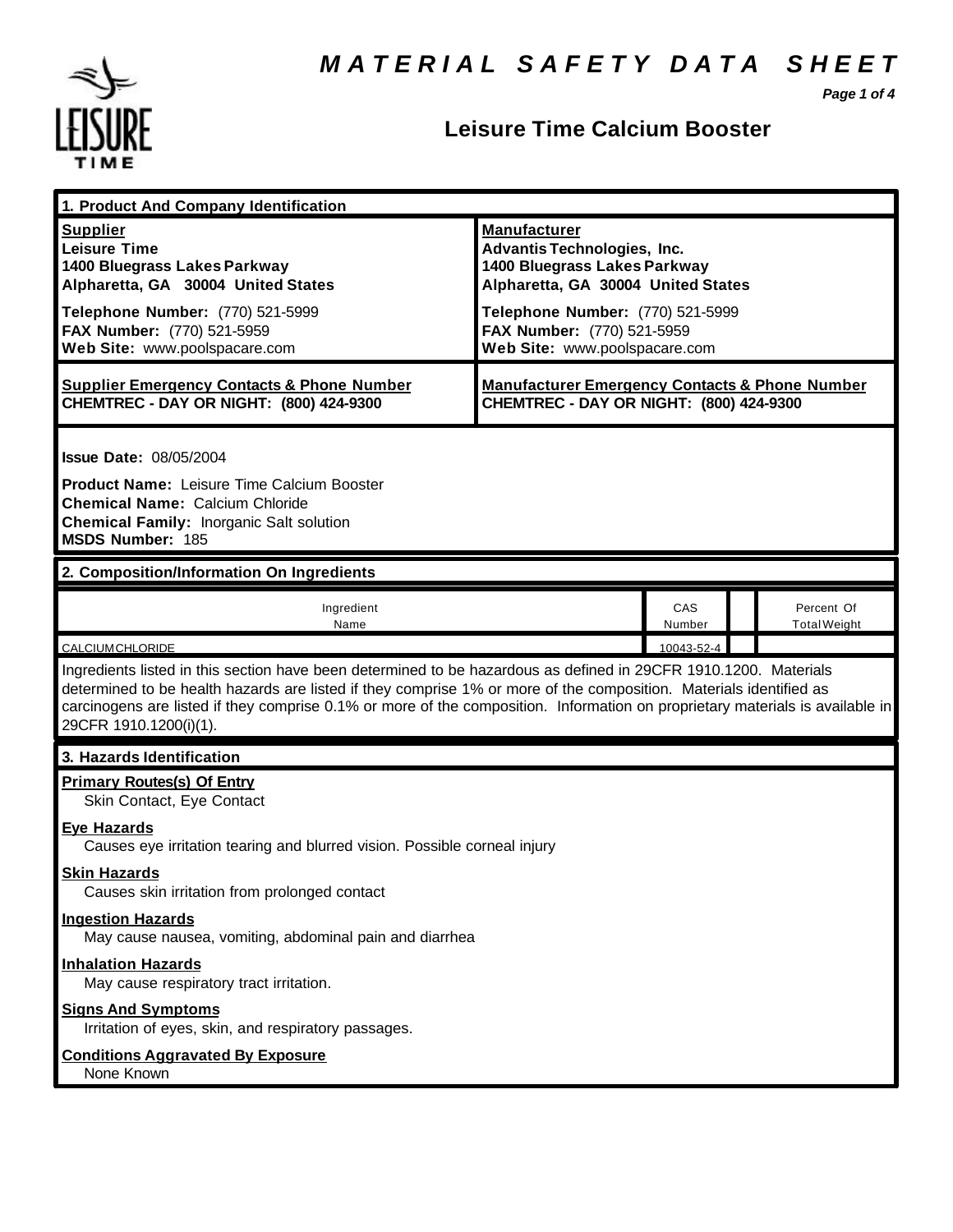| <b>First Aid (Pictograms)</b>                                                                                                                                                                |
|----------------------------------------------------------------------------------------------------------------------------------------------------------------------------------------------|
| 4. First Aid Measures                                                                                                                                                                        |
| Eye<br>In case of contact, hold eyelids apart and immediately flush eyes with plenty of water for at least 15 minutes.<br>Consult Physician.                                                 |
| <b>Skin</b><br>Wash the affected area under tepid running water using a mild soap. Remove contaminated clothing and shoes.                                                                   |
| <b>Ingestion</b><br>INDUCE VOMITING. Drink large amounts of water. Contact a physician or poison control.                                                                                    |
| Inhalation<br>If inhaled, remove to fresh air.                                                                                                                                               |
| <b>Fire Fighting (Pictograms)</b>                                                                                                                                                            |
| 5. Fire Fighting Measures                                                                                                                                                                    |
| Flash Point: N/A °F<br>Flammability Class: NOT FLAMMABLE                                                                                                                                     |
| <b>Extinguishing Media</b><br>Use the appropriate extinguishing media for the surrounding fire. Use water to cool fire-exposed containers.                                                   |
| <b>Fire Fighting Instructions</b><br>Firefighters should wear self-contained breathing apparatus and full protective gear.                                                                   |
| 6. Accidental Release Measures                                                                                                                                                               |
| Sweep up and remove immediately. Collect and dispose. Flush spill area with water.                                                                                                           |
| 7. Handling And Storage                                                                                                                                                                      |
| <b>Handling And Storage Precautions</b><br>Keep out of reach of children. Keep containers tightly closed. Store material in a cool and dry place. Material may<br>contain hazardous residue. |
| <b>Handling Precautions</b><br>Avoid contact with eyes.                                                                                                                                      |
| <b>Storage Precautions</b><br>Store in a cool dry place.                                                                                                                                     |
| <b>Work/Hygienic Practices</b><br>Use safe chemical handling procedures suitable for the hazards presented by this material.                                                                 |
| <b>Protective Clothing (Pictograms)</b>                                                                                                                                                      |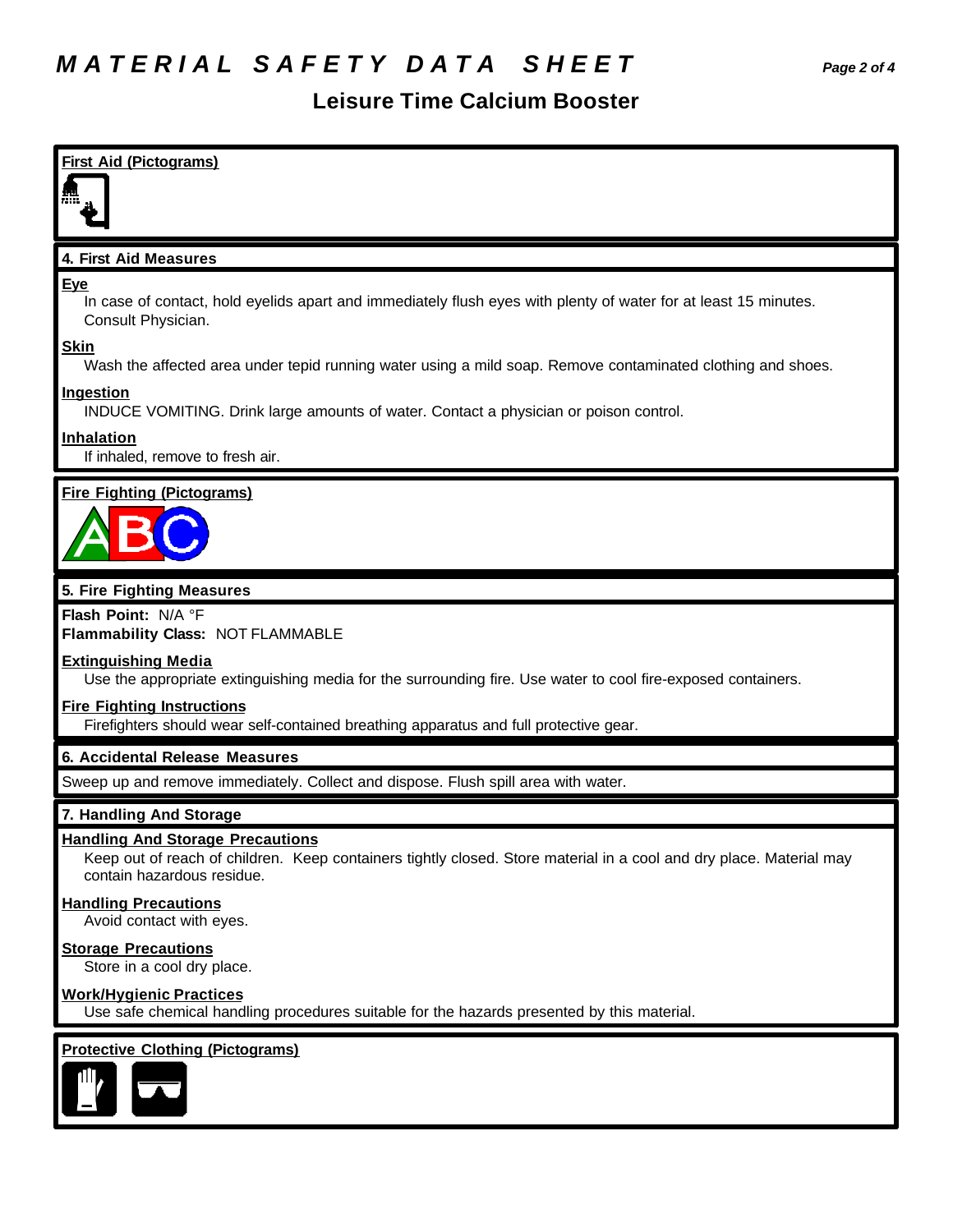# *M A T E R I A L S A F E T Y D A T A S H E E T Page 3 of 4*

| 8. Exposure Controls/Personal Protection                                                                                                                                                                                                                                                                                                                                           |
|------------------------------------------------------------------------------------------------------------------------------------------------------------------------------------------------------------------------------------------------------------------------------------------------------------------------------------------------------------------------------------|
| <b>Engineering Controls</b><br>Local exhaust acceptable.                                                                                                                                                                                                                                                                                                                           |
| <b>Eye/Face Protection</b><br>Safety glasses with side shields or goggles recommended.                                                                                                                                                                                                                                                                                             |
| <b>Skin Protection</b><br>Chemical-resistant gloves.                                                                                                                                                                                                                                                                                                                               |
| <b>Respiratory Protection</b><br>None normally required. If dust accumulation is a problem, a dust mask is suggested.                                                                                                                                                                                                                                                              |
| 9. Physical And Chemical Properties                                                                                                                                                                                                                                                                                                                                                |
| <b>Appearance</b><br>Clear liquid                                                                                                                                                                                                                                                                                                                                                  |
| Odor<br>None                                                                                                                                                                                                                                                                                                                                                                       |
| <b>Chemical Type: Mixture</b><br><b>Physical State: Liquid</b><br>Melting Point: N/A °F<br>Boiling Point: 212 °F<br><b>Specific Gravity: 1.2</b><br>Percent Volitales: not determined<br>Packing Density: NOT DETERMINED<br>Vapor Density: N/A<br>Solubility: SOLUBLE IN WATER<br>Viscosity: NOT DETERMINED<br>Evaporation Rate: not determined                                    |
| 10. Stability And Reactivity                                                                                                                                                                                                                                                                                                                                                       |
| <b>Stability: Stable</b><br>Hazardous Polymerization: Will not occur                                                                                                                                                                                                                                                                                                               |
| <b>Conditions To Avoid (Stability)</b><br>Avoid contact with strong acids.                                                                                                                                                                                                                                                                                                         |
| <b>Incompatible Materials</b><br>If product dehydrates, Sulfuric Acids yields hydrogen chloride gas, which is corrosive, irritating and reactive. Water<br>reactive materials such as sodium cause an exothermic reaction. Methyl Vinyl Ether starts run away polymerization<br>reaction. Zinc yields hydrogen gas with solutions which may explode. Metals are also incompatable. |
| <b>Hazardous Decomposition Products</b><br>CO <sub>2</sub>                                                                                                                                                                                                                                                                                                                         |
| 11. Toxicological Information                                                                                                                                                                                                                                                                                                                                                      |
| No Data Available                                                                                                                                                                                                                                                                                                                                                                  |
|                                                                                                                                                                                                                                                                                                                                                                                    |
| 12. Ecological Information                                                                                                                                                                                                                                                                                                                                                         |
| No Data Available                                                                                                                                                                                                                                                                                                                                                                  |
| 13. Disposal Considerations                                                                                                                                                                                                                                                                                                                                                        |
| Dispose in accordance with applicable federal, state and local government regulations.                                                                                                                                                                                                                                                                                             |